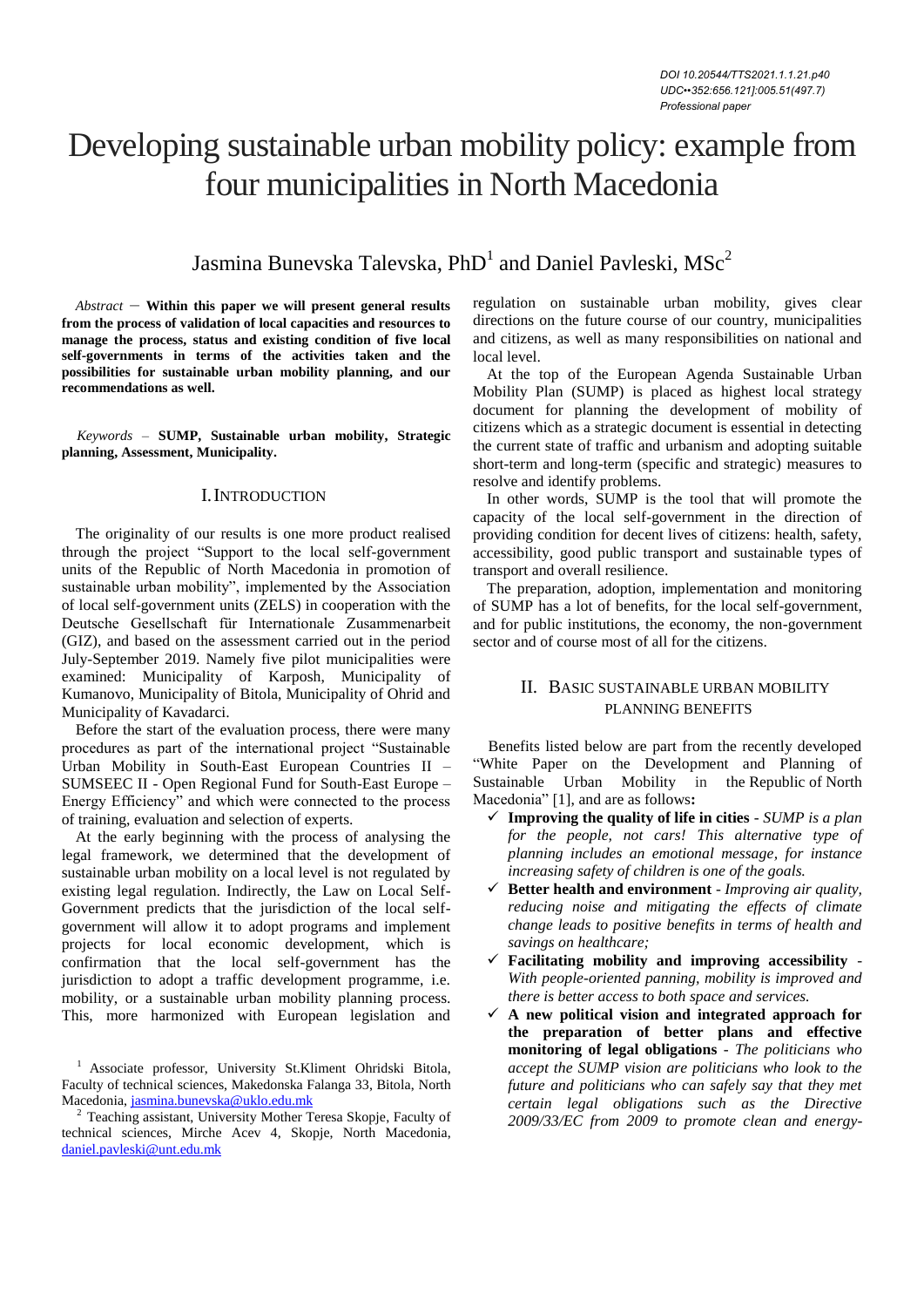*efficient transport vehicles- The Clean Vehicles Directive.*

- **Increasing traffic safety and security on roads**  *One of the basic goals and components of SUMP is increasing the security and safety of all participants in traffic, especially children.*
- **Improving traffic culture** *Mobility and safety are components for sustainable planning that must be developed and monitored at the same time. Namely, the Green book on urban mobility entitled "Towards a New Culture of Urban Mobiility-2007" defines the following principles;*
- **Successful cities, successful local self-governments and access to funds** - *SUMP offers excellent opportunities for access to funds for the realization of new and innovative solutions, thus creating conditions for realistic competition between municipalities and/or local self-governments;*
- **Moving towards a new mobility culture** *SUMP offers long-term strategic vision, and the planning culture is NEW because it integrates sectors, institutions and citizens;*

# III. STATE - OF - THE - ART OF SUSTAINABLE URBAN MOBILITY PLANNING CHALLENGES, VISIONS, AND OBJECTIVES FOR THE PILOT MUNICIPALITIES

To provide a strategic guidance for sustainable urban mobility, strategic objectives that indicate the type of desired change were defined together with the stakeholder`s group during the exercises at the workshops in all of the pilot municipalities. Those objectives are: *better transport network efficiency, more liveable streets & social activities, better environment protection, better equity of all transport users & social inclusion of all people, better safety, better economic growth by optimizing commercial transport* and *more financial resources*. The importance of the objectives also vary from municipality to municipality, but the objectives such as: *more liveable streets & social activities, better environment protection and better safety* were indicated as the most important objectives by all municipalities.

Besides the above-stated strategic objectives, operational objectives relating to all modes of transport were also identified specifying what rate of usage of certain transport mode should be "reduced", "increased" or "maintained":

- Walking Maintain the walking rate
- Cycling Increase bicycle use rate
- Public transport Increase public transport use rate
- Private car Reduce car use and ownership rate
- Freight transport Increase the rate of use of low emission vehicles for goods delivery

The above-above stated draft visions are good base for visioning of the future urban mobility with citizens in the focus, for project Municipality's.

#### TABLE I DRAFT COMMON VISION ON URBAN MOBILITY FOR THE PILOT MUNICIPALITIES

| Municipality | Draft common vision                                |  |
|--------------|----------------------------------------------------|--|
| Municipality | A CITY of high-quality and eco-friendly            |  |
| of Bitola    | mobility, that will promote a safe city, made      |  |
|              | for people: safe streets, quality parking          |  |
|              | services, good urban logistics, and walking,       |  |
|              | cycling and public transport to be the citizens'   |  |
|              | first choice.                                      |  |
| Municipality | A sustainable and accessible city with liveable    |  |
| of Kavadarci | streets for social activities, quality             |  |
|              | environment and healthy and active citizens        |  |
|              | for whom walking, cycling and usage of             |  |
|              | public transport is the first choice for their     |  |
|              | daily trips within a city with efficient, safe and |  |
|              | barrier-free transport system complemented         |  |
|              | with environmentally friendly urban logistic       |  |
|              | and freight transport.                             |  |
| Municipality | Sustainable and integrated transport in the        |  |
| of Karpos    | Municipality that would contribute to              |  |
|              | sustainable economic growth, equal                 |  |
|              | possibilities for mobility and clean               |  |
|              | environment through the realization of             |  |
|              | alternative possibilities for transport to certain |  |
|              | public destinations in the Municipality, better    |  |
|              | access to people with disabilities and reduced     |  |
|              | air pollution.                                     |  |
| Municipality | A sustainable, accessible and green city with      |  |
| $\alpha$ f   | attractive streets for social activities, quality  |  |
| Kumanovo     | environment and healthy and active citizens        |  |
|              | for whom walking, cycling and usage of             |  |
|              | public transport is the first choice for their     |  |
|              | daily trips within a city with efficient, safe and |  |
|              | barrier-free transport system complemented         |  |
|              | with environmentally friendly urban logistic,      |  |
|              | freight transport and private cars.                |  |
| Municipality | A CITY with high-quality tourism which is a        |  |
| of Ohrid     | symbol of culture for the citizens and tourists,   |  |
|              | as well as urban tissue, mobility, safety and a    |  |
|              | healthy and green environment.                     |  |

*Source: Prepared by the authors*

The draft visions are based on analysis of the current mobility situation and addresses the identified problems and perceived opportunities. They consider all modes and forms of transport i.e. passenger and freight, motorized and nonmotorized, public and private, moving and parking. The draft vision goes beyond transport and mobility and considers the health, quality of life and land use. The draft visions also places transport and mobility in the wider context of urban and social development and takes into account policy perspectives related to urban and spatial development, economic development, environment, health, safety and social inclusion.

As a result of the responses and comments from the survey on public opinion, and as a result of the realized GRID analysis of some of the stakeholders in the process and representatives of all Urban local communities, as well as the cooperation of the working group on SUMP, the following list of problems and quick-win measures was prepared, which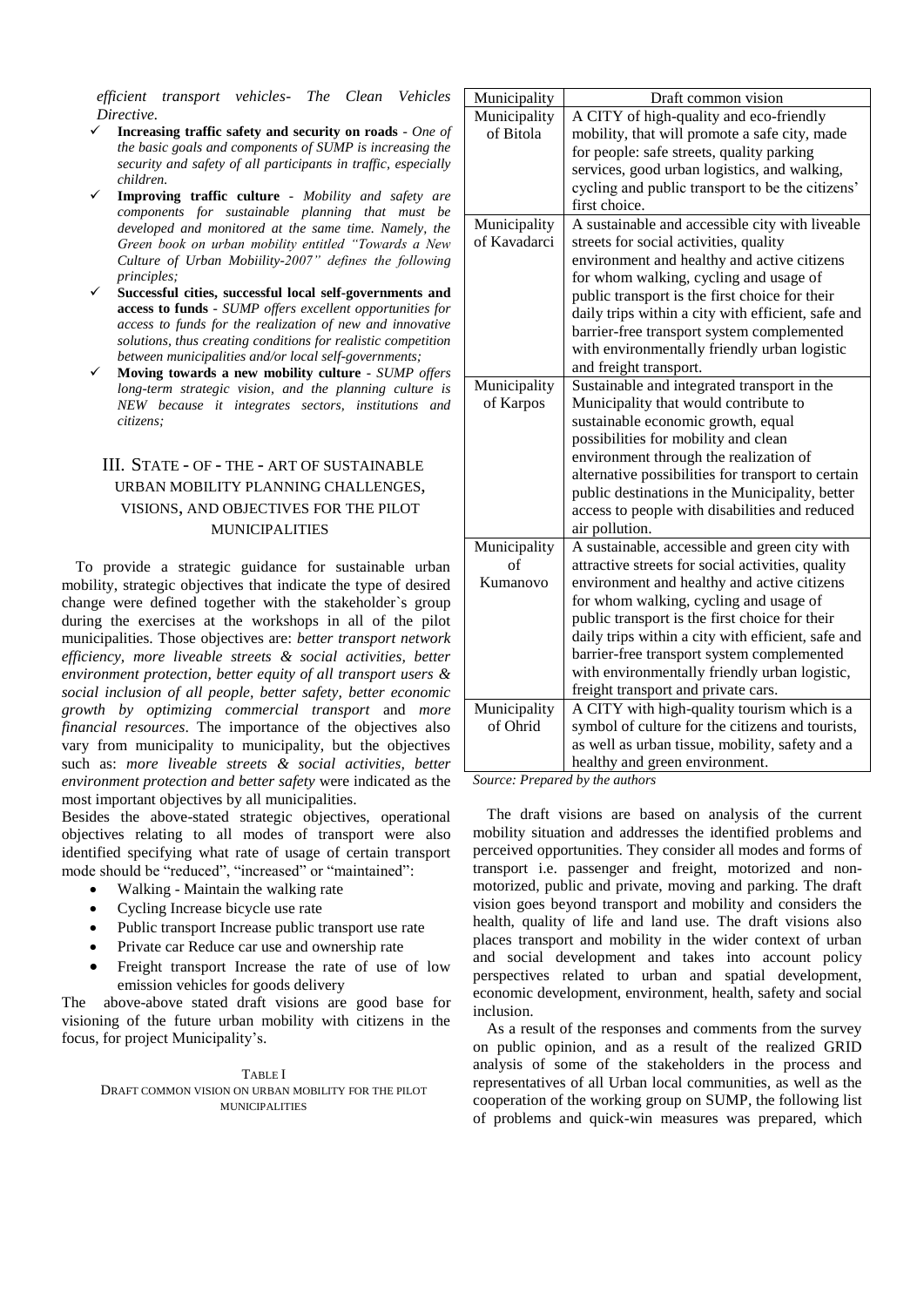should be treated within SUMP and which refer to as in Table II,III.

| TABLE II                                                |
|---------------------------------------------------------|
| GENERAL PROBLEMS AND SELECTED MEASURES RELATED TO URBAN |
| MOBILITY ON THE CASE OF MUNICIPALITY OF KARPOS          |

|                    | Municipality of Karpos                                      |  |
|--------------------|-------------------------------------------------------------|--|
|                    | • State of pedestrian infrastructure-poor quality           |  |
|                    | • State of cycle infrastructure                             |  |
| General Problems   | • The need to reduce speed of vehicles and reduce traffic   |  |
|                    | near schools and day care-centres                           |  |
|                    | $\bullet$ More greenery                                     |  |
|                    | • The need for parking of residents                         |  |
|                    | • Improving public transport                                |  |
|                    | • Measure 1 New cycle and pedestrian lanes, connection to   |  |
|                    | the existing network                                        |  |
|                    | • Measure 2. Traffic calming                                |  |
|                    | "RAISED PEDESTRIAN CROSSING" is planned for the             |  |
|                    | several locations in front of the primary schools, Orce     |  |
|                    | Nikolov day care center.                                    |  |
|                    | "MINI ROUNDABOUT" is planned for three intersections.       |  |
| Quick-Win Measures | • Measure 3. Pedestrian streets (Newly designed access      |  |
|                    | street/branch of Varshavska St., Access streets in the      |  |
|                    | residential area Bardovci, Interventions along Urban        |  |
|                    | communities according to needs                              |  |
|                    | • Measure 4. Construction of new parking lots (Parking near |  |
|                    | Tinex market behind Bazaro in Karposh 3, Parking on a       |  |
|                    | branch of Varshavska St., Parking on Ograzhden St.,         |  |
|                    | "Green" parking platforms                                   |  |

#### TABLE III

GENERAL PROBLEMS AND SELECTED MEASURES RELATED TO URBAN MOBILITY ON THE CASE OF MUNICIPALITY OF OHRID

|                    | Municipality of Ohrid                                                                                                                                                                                                                                                                                                                                                                                                                                                                                                                                                                                                                                                                                                                                                                                                                                                                                                                                                                                                                                                                                                                         |  |  |
|--------------------|-----------------------------------------------------------------------------------------------------------------------------------------------------------------------------------------------------------------------------------------------------------------------------------------------------------------------------------------------------------------------------------------------------------------------------------------------------------------------------------------------------------------------------------------------------------------------------------------------------------------------------------------------------------------------------------------------------------------------------------------------------------------------------------------------------------------------------------------------------------------------------------------------------------------------------------------------------------------------------------------------------------------------------------------------------------------------------------------------------------------------------------------------|--|--|
| General            | Air pollution and congestion in the central city area,<br>especially in the summer and on holidays, and as a result of<br>the entrance of vehicles in the center and the Old Town,<br>irritates the residents and degrades the environment and<br>impacts reduced economic productivity and degradation of<br>the environment, pollution and noise.                                                                                                                                                                                                                                                                                                                                                                                                                                                                                                                                                                                                                                                                                                                                                                                           |  |  |
| Quick-Win Measures | • Measure1. Establishing a traffic regime in which<br>pedestrians and cyclists will have the priority<br>• Measure2. Reconstruction of pedestrian lanes and<br>pavements on: Jane Sandanski Street, Makedonski<br>Prosvetiteli Boulevard, Taban Square, Makedonija bank,<br>Pavements on parts of Dimitar Vlahov and Partizanska<br><b>Street, ASNOM Street</b><br>• Measure 3. Construction of pedestrian lanes and pavements<br>on: Parts of ASNOM Street by December 2019, 15-ti<br>Korpus Street, Goce Delchev Street<br>• Measure4. Reconstruction and construction of cycle lanes<br>and routes.<br>• Measure5. Modernizing public transport and introducing a<br>uniform for public transport drivers and taxi drivers by<br>June 2021<br>• Measure6. Auditing the public transport network and<br>subsidizing public transport-gradually by 2021.<br>• Measure7. Improving and modernizing parking-gradually.<br>• Measure8. Construction of multi-storey car parks at the<br>entrance to the central city area from 2020 to 2022<br>Measure9. Modernizing the system for collection and<br>treatment of communal waste, immediately. |  |  |

## IV. SUSTAINABILITY OF URBAN MOBILITY CHALLENGES ON THE CASE OF MUNICIPALITY OF KUMANOVO

Municipality of Kumanovo faces the following main challenges: *road traffic congestion, road accidents, air pollution & noise, poor accessibility & inequity, unliveable & unattractive streets and insufficient transport provision to support local economic growth.*

#### 4.1.Road traffic congestion

It is most intensive in the city centre during the morning and afternoon peak hours. One of the reasons for road traffic congestion is the high level of car usage for daily trips. The most common purposes for car usage is work. The most common reasons for car usage for work purposes are: being a faster mode of transport than other modes, leaving/taking children from kindergarten/school, performing tasks at work.

## 4.2.Road accidents (fatalities and injuries)

Traffic accidents are also a challenge that the city of Kumanovo is faced with. In 2018, on the territory of the Municipality of Kumanovo, 524 road traffic accidents occurred, in which 8 personс were killed, 44 were seriously injured and 255 were slightly injured. The most common cause of traffic accidents in Kumanovo is the speed.

#### 4.3. Air pollution and noise

Kumanovo is one of the most polluted city in the country. Air pollution is most intensive in the period from October to April. Results from measuring stations for PM10 in Kumanovo show that in the above-stated period, the allowed limit value for PM10 was exceeded for about 104 days, and reached up to 200  $\mu$ m/m<sup>3</sup>. Currently there is no data on the share of urban transport in the total air pollution in Kumanovo. Regarding the noise, it is most intensive in summer as a result of the increased use of construction machinery and motorcycles.

#### 4.4. Poor accessibility and inequity

The people that live and work in Kumanovo may not be able to access important local services and activities, such as jobs, education, healthcare, grocery shopping or leisure as a result of lack of adequate transport. For example, some people may be restricted in their use of transport due to low incomes or because bus routes do not run to the desired places in the city. Problems with transport provision and the location of services can also reinforce social exclusion. The physically- and visually-impaired people in Kumanovo face unsmooth sidewalks edges at pedestrian crossings. Sidewalk surfaces that are unpaved, poorly maintained or crowded by vendors and urban equipment are common barriers for physically- and visually-impaired people. In addition, sidewalks without tactile surfaces and signalized pedestrian crossings that are not equipped with sound signals are also barriers for visuallyimpaired people. The public transport is not accessible for physically- and visually-impaired people due to lack of low floor busses with priority seats, lack of disability awareness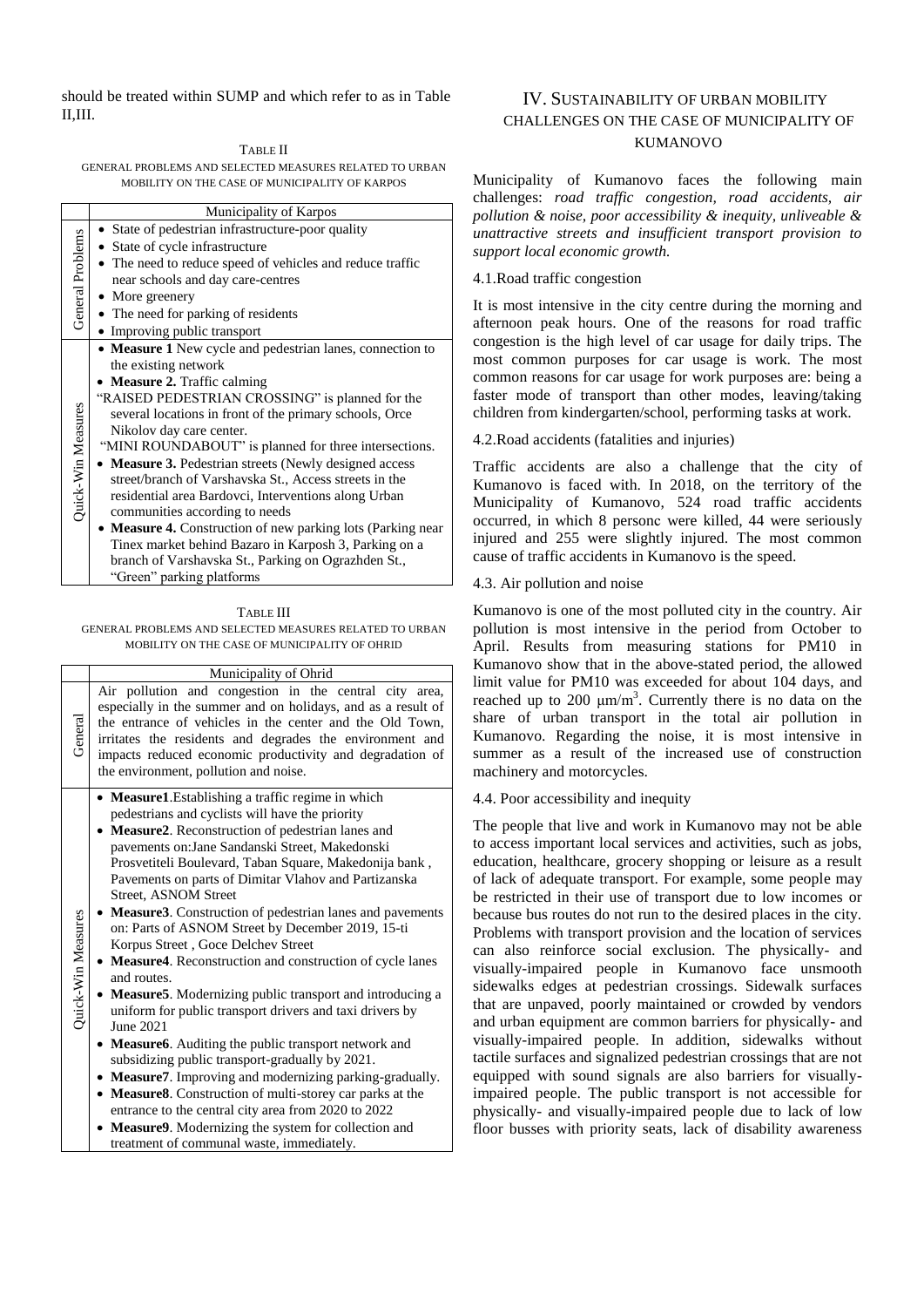and training of bus drivers in assisting these category of people as well as overcrowding.

#### 4.5.Unliveable and unattractive street environment

In general, Kumanovo`s transport policy prioritises major road building and providing new car parks which means supporting and implementing pro-car policies. Also the road planning and design is car-based. The car-policies and carbased design lead to poor infrastructure for sustainable modes of transport and unliveable and unattractive street environment. Beside this Municipality of Kumanovo also takes minor activities for improvement of the walking and cycling infrastructure.

## 4.6. Insufficient transport provision to support local economic growth

There is no doubt that a relationship exists between the urban transport and the economic development. Traffic congestion, non-regulated urban freight transport and goods delivery services, and poor or unreliable public transport in Kumanovo can impose costs and inhibit the local economic development. Transport difficulties that exist in Kumanovo may be one of the major barriers to local economic growth. Improving sustainable transport options such as: walking, cycling, ridesharing and public transport together with rationalization of goods delivery services and more accessible land use can increase economic efficiency and provide particularly large economic benefits if they substitute for more costly modes such as car transport.

According to the results of the workshop in Kumanovo, the challenges such as: *road congestion and air pollution & noise* were considered as the most important challenges while *unliveable and unattractive streets* and *poor accessibility & inequity insufficient* were considered as the least important challenge. The challenges such as: *road accidents* and *transport provision to support local economic growth* were of medium importance.

Priority measures for sustainable urban mobility in Kumanovo are given in Table IV

| TABLE IV                                                   |  |  |
|------------------------------------------------------------|--|--|
| PRIORITY MEASURES RELATED TO URBAN MOBILITY ON THE CASE OF |  |  |
| MUNICIPALITY OF KUMANOVO                                   |  |  |

| N <sub>0</sub>                | <b>Priority measure</b>                                                                         | <b>Description of the measure</b>                                                                                                                                                                                                                                                                                                                                                                            |          |                                                                                  |
|-------------------------------|-------------------------------------------------------------------------------------------------|--------------------------------------------------------------------------------------------------------------------------------------------------------------------------------------------------------------------------------------------------------------------------------------------------------------------------------------------------------------------------------------------------------------|----------|----------------------------------------------------------------------------------|
| $\mathbf{I}$<br>$\mathcal{L}$ | Temporary<br>pedestrian streets<br>in the city centre<br>Intelligent<br>pedestrian<br>crossings | Temporary closing of street/s in the city<br>centre with access restriction of motor<br>vehicles.<br>Using of an illumination system which is<br>intended to alert vehicles about the<br>presence of pedestrians in the street. The<br>illumination system is used to highlight<br>the crossing and its surroundings,<br>warning vehicles about the presence of<br>pedestrians and therefore enhancing their | 15<br>16 | Exte<br>pub.<br>nety<br>line:<br>low-<br>vehi<br>Rea<br>info<br>for <sub>1</sub> |
| $\mathcal{F}$                 | Increase                                                                                        | safety.<br>Ensuring accessibility for elderly or                                                                                                                                                                                                                                                                                                                                                             | 17       | Edu<br>scho                                                                      |
|                               | accessibility for                                                                               | disabled people in form of smooth and                                                                                                                                                                                                                                                                                                                                                                        |          |                                                                                  |

|                | elderly or                           | submerged sidewalks edges at pedestrian                                           |
|----------------|--------------------------------------|-----------------------------------------------------------------------------------|
|                | disabled people                      | crossings and using of tactile surfaces.                                          |
| $\overline{4}$ | Comprehensive                        | Development of a plan for a                                                       |
|                | cycle network                        | comprehensive cycle network in the city                                           |
|                |                                      | that will include a network of cycle                                              |
|                |                                      | routes incorporating segregated cycle                                             |
|                |                                      | facilities (marked lanes, tracks, shoulders                                       |
|                |                                      | and paths), provision of cycle parking,                                           |
|                |                                      | bicycle pump and service stations.                                                |
| 5              | Public pool bikes                    | Available bicycles in the city or at the                                          |
|                |                                      | workplace allowing people to have ready                                           |
|                |                                      | access to these shared bikes rather than<br>rely on their own bikes.              |
| 6              | Low emission                         |                                                                                   |
|                |                                      | Low Emission Zones (LEZs) are areas<br>where there is restriction access to high- |
|                | zone in the city                     | emission vehicles.                                                                |
| 7              | centre<br>Promotion of               | Use of the media to improve public                                                |
|                |                                      | understanding of the problems caused by                                           |
|                | walking, cycling<br>and public       | traffic growth and the impact of travel                                           |
|                |                                      | behaviour, as well as to convey what can                                          |
|                | transport as<br>alternatives to car  | be done to solve these problems,                                                  |
|                | usage                                | including changing one's own travel                                               |
|                |                                      | behaviour.                                                                        |
| 8              | Safe routes to                       | Review of the school roads to find                                                |
|                | schools                              | strengths and weaknesses and prioritise                                           |
|                |                                      | measures.                                                                         |
| 9              | Traffic calming                      | Using of physical measures to reduce                                              |
|                | measures                             | vehicle speed and acceleration such as:                                           |
|                |                                      | raised intersections (use of intersections                                        |
|                |                                      | as shared spaces), chicanes, and mini                                             |
|                |                                      | roundabouts.                                                                      |
| 10             | Lorry routes and                     | Lorry routes are used to achieve routing                                          |
|                | bans                                 | by specifying the routes which lorries can                                        |
|                |                                      | take.                                                                             |
| 11             | Regulation of                        | Regulation of delivery of goods in the                                            |
|                | delivery of goods                    | city centre by implementing time access                                           |
|                | in the city centre                   | restrictions, environmental restrictions,                                         |
|                |                                      | vehicle size/load access restrictions etc.                                        |
| 12             | Optimization of                      | Optimization of traffic signals by using                                          |
|                | traffic signals                      | actuated and/or semi-actuated traffic                                             |
|                |                                      | signals.                                                                          |
| 13             | On-street parking                    | Parking charges are fees paid by                                                  |
|                | charges in the                       | motorists for the use of parking spaces,                                          |
|                | city centre                          | either in dedicated car parks or in                                               |
|                |                                      | identified on-street parking bays.                                                |
| 14             | "On demand"                          | Nowadays low density areas are covered                                            |
|                | public transport                     | by the private transport due to the lack of                                       |
|                | service                              | routes or to the limited spatial coverage                                         |
|                |                                      | of public transport. The main objective of                                        |
|                |                                      | the demand responsive transport is to                                             |
|                |                                      | provide a more effective response to low                                          |
|                |                                      | density mobility demand not satisfied by                                          |
| 15             | Extension of the                     | local public transport.<br>Developing of new transport lines for                  |
|                |                                      | better coverage of the city with public                                           |
|                | public transport<br>network with new |                                                                                   |
|                | lines served by                      | transport.                                                                        |
|                | low-floor                            |                                                                                   |
|                | vehicles                             |                                                                                   |
| 16             | Real time                            | The real time information app allows                                              |
|                | information app                      | passengers to access real i.e. live                                               |
|                | for passengers                       | departure information for public transport                                        |
|                |                                      | services via a variety of different sources.                                      |
| 17             | Education of                         | Implement traffic safety education.                                               |
|                | school children                      |                                                                                   |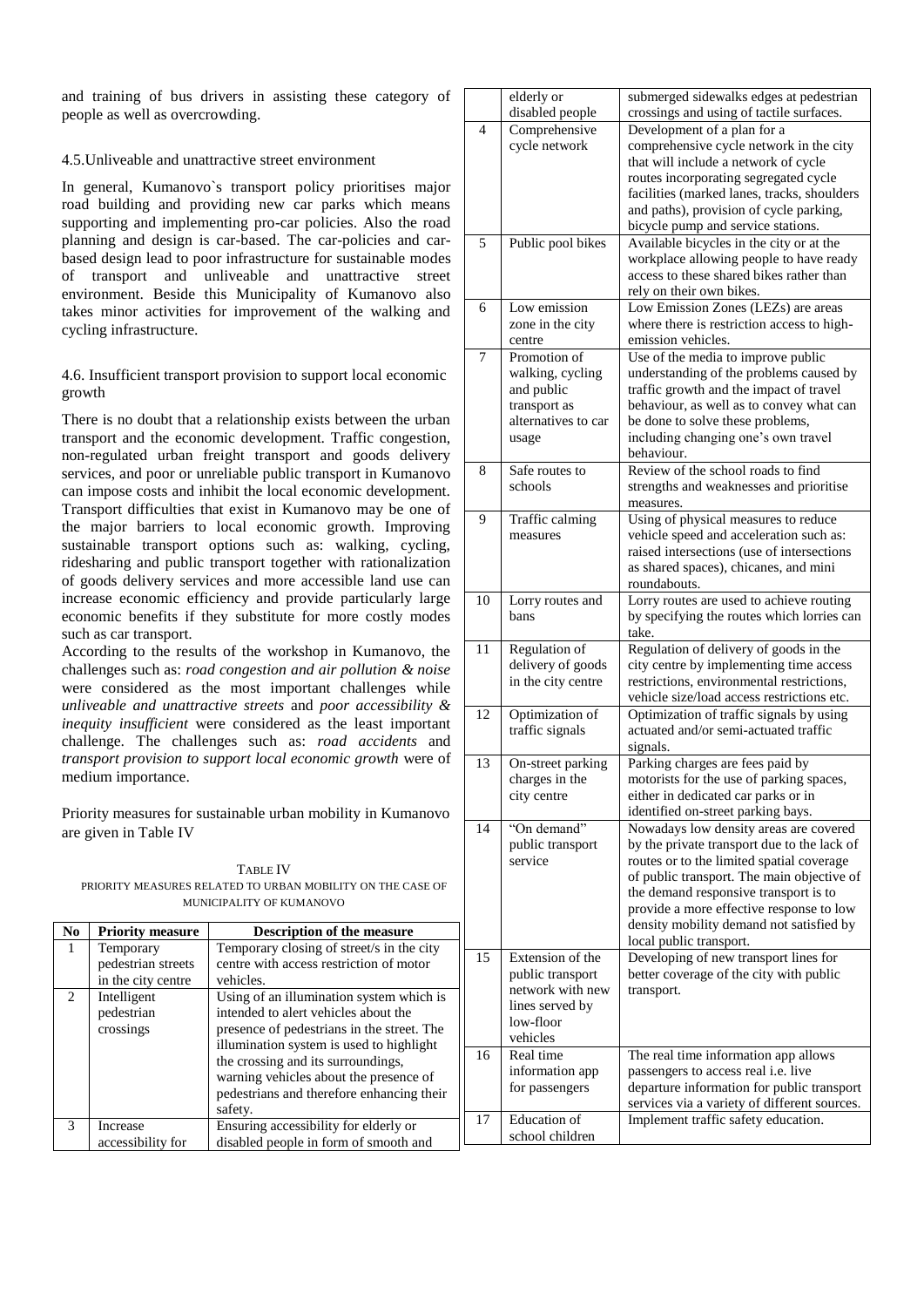|    | on traffic safety                                                                |                                                                                                                                                    |
|----|----------------------------------------------------------------------------------|----------------------------------------------------------------------------------------------------------------------------------------------------|
| 18 | Design of safe<br>roads for cyclists<br>and pedestrians                          | Ensure roads with sufficient width and<br>proper winter road maintenance.<br>Prioritization of walking and cycling in<br>road planning and design. |
| 19 | Road space<br>relocation in<br>favour of<br>sustainable<br>modes of<br>transport | Redistribution of road space to walking<br>and cycling.                                                                                            |
| 20 | Space protection<br>for walking and<br>cycling                                   | Physical protection of walking and<br>cycling areas by urban equipment.                                                                            |

## V. CURRENT POLITICAL, TECHNICAL AND OPERATIONAL CHALLENGES RELATED TO SUSTAINABLE URBAN MOBILITY

The current political, technical and operational challenges facing the municipalities are presented below.

#### *A. Political challenges*

Based on the review of the programs of the mayors of the municipalities for the period 2017 - 2021, it can be noted that regarding the mobility, most of the measures are related to improving conditions for car travelling and encouraging car usage for daily trips, there are some measures for improving of walking and cycling but almost there are no measures for improving and promotion of the public transport in the cities.

#### *B. Technical challenges*

The current human resource capacity in the municipalities is focused on planning for movement of vehicles instead of planning for movement of people. Increasing the human resources capacity focused on planning for movement of people and liveability (e.g. including urban planners, transport experts) is a key to supporting a transition towards sustainable urban mobility. These people should reflect a diverse range of disciplines and should have an appropriate level of technical expertise.

Integrated planning between transport and land-use planning is crucial to avoiding unsustainable car-oriented development leading to high traffic levels and congestion. The sustainable urban mobility plan should be a prerequisite for any urban development.

#### *C. Operational challenges*

The effects of the implemented measures are not assessed in any municipality, so there is no evidence of the contribution of these measures in achieving the aim of a certain measure. The municipality needs to build a strong evidence-based policy-making and analysis process, and to see whether a progress is or is not being made in relation to the priorities. The municipalities should use wider indicators of urban mobility performance and should ensure that data is carefully collected and measured.

There is a need to anticipate the transport related problems in municipalities. In order to anticipate the road traffic congestion problems, the municipalities implement measures for increasing road capacity, such as widening the streets, while in order to anticipate the air pollution from transport, the municipality implements measures for restriction of car usage. These problems should be anticipated by providing attractive and efficient alternatives to car use, in particular collective transport and active travel. The infrastructure is primarily built for vehicle movement instead of movement of people and for making of leisure places. The investments are focused on road infrastructure solutions that support further car use instead of focusing on sustainable urban mobility solutions, including public transport, cycling and walking. Pupils who rely on public transport are already used to using it which means if alternative mobility options are provided to them in the future, they will be less likely to rely on car use.

Once alternatives to car use are in place, the municipality can discourage car use and encourage a shift to more active and sustainable modes by making car travel more expensive, slower and less convenient than the alternatives (e.g. by taxing private vehicles or their use, by increasing parking fees, by decreasing the space allocated to car use).

### VI. CONCLUSION AND RECOMMENDATIONS

Mobility is a key urban priority. It is central to how a city operates and has a significant impact on the quality of life, the local environment and resource consumption. Effective urban mobility systems can be enabled by accommodating all modes of transport. The system can be further optimised by integrating mobility planning with the spatial planning while considering how products and services are produced and accessed.

The sustainable urban mobility planning concept implies application of the existing planning practices by incorporating the principles of integration, participation and evaluation, i.e. integrated development of all modes of transport, full involvement of all stakeholders and citizens in the planning process from the beginning and demonstrating a clear link between objectives and measures due to assessing the achieved results in relation to the objectives.

To address the current challenges related to sustainable urban mobility, priority measures i.e. quick wins measures which are low-cost, justified and easily implementable were identified together with the stakeholder`s group during the exercises at the workshops which was held in the municipalities. The measures are related to: strategic policy; capacity building activities; traffic safety; collective transport; Infrastructure for active modes of transport (walking and cycling); promotion of sustainable modes of transport and awareness campaigns; traffic management; and parking management.

Namely, the Municipality of Bitola for example is facing real problem of exaggerated street profiles in the plans, fast main roads, all of which is contrary to the existing situation in the field. This indicates that during the construction stage, design solutions were not followed and that the urban design